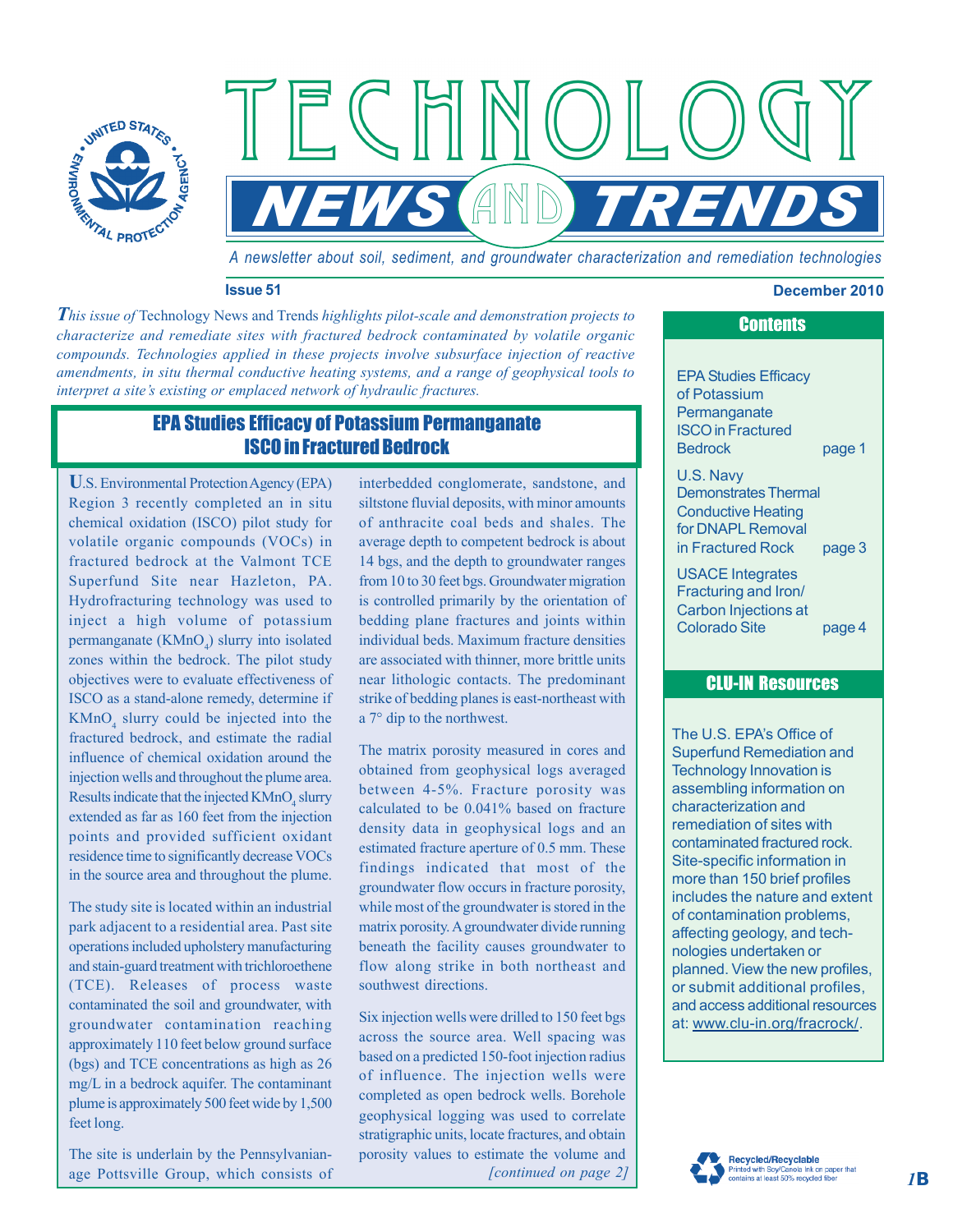## *[continued from page 1]*

vertical distribution of contaminant mass stored in the matrix porosity. Geophysical logging included gamma ray, temperature, fluid resistivity, heat pulse, normal resistivity, acoustic televiewer, caliper, compensated neutron/density porosity, and compensated sonic porosity tools.

One injection well was cored specifically to investigate the impact of matrix diffusion and to determine physical properties of the rock. Eighty core samples were collected in 1.5-foot increments, crushed onsite, placed in vials of methanol for VOC preservation, and shipped to an offsite laboratory for VOC analysis. A subset of core samples was analyzed for porosity, bulk density, organic carbon, permanganate oxidant demand, and metals. VOC analysis indicated an estimated maximum TCE concentration of 23 mg/L in matrix pore water. Results also indicated that approximately 95% of TCE mass in the sampled borehole originated in the upper 26 feet of rock and 86% of the contaminant mass is present in the sandstone matrix porosity. Permanganate oxidant demand ranged from 0.3 to 3.1 grams of oxidant per kilogram of rock. The highest rock oxidant demand was measured in organic rich siltstone/coals.

Selection of intervals for  $KMnO<sub>4</sub>$  injection was based on matrix diffusion analysis, fracture location, and stratigraphic correlation with monitoring wells. Due to budgetary constraints, the number of injection intervals was limited to 3-4 zones per well. Each interval was isolated with a 10-foot dual-packer assembly and received 3,000 gallons of fluid and up to 2,000 pounds of  $KMnO<sub>4</sub>$  in a slurry form.

*Figure 1. TCE concentrations in monitoring wells within and 275 feet downgradient (MW-6) of the treatment area illustrate the range of contaminant destruction and rebound over the five months following injection completion at the Valmont TCE Superfund site.*

A trailer-mounted dual-screw auger, continuous mixing system was used to mix  $KMnO<sub>4</sub>$  solids with onsite water. The dry  $KMnO<sub>4</sub>$  was loaded into a hopper on the mixing unit, where the solids were metered and blended with water to create slurry with a density of one pound of  $\text{KMnO}_4$  per gallon of water. Slurry was then pumped to a triplex hydrofracturing pump capable of operating at a flow rate of 80 gpm and pressure of 3,000 psi. Field tests indicated that the pump could handle a maximum slurry density of 3-4 pounds  $KMnO<sub>4</sub>$  per gallon.

Straight water was used to initiate hydraulic fracturing and flush the pump and lines of solids once the target dosage was met. The highest breaking pressure observed during hydrofacturing was 800 psi, with 50-400 psi being typical. After fracture breakout, injection pressures dropped to 100 psi and then to below 50 psi. A total of 26,000 pounds of  $\text{KMnO}_4$  was injected at a typical rate of 60 gpm.

A network of monitoring wells surrounding the injection wells was equipped with pressure transducers to help estimate the radius of influence during injections. Based on pressure transducer data, the minimum radius of influence was typically 50-70 feet, with a maximum distance of 260 feet. Other indicators of radial distribution included color changes in monitoring wells and "daylighting" of oxidant on ground surfaces within the treatment area.

Selected monitoring wells were tested in the six months following the final injection event to track levels of VOCs, dissolved metals,

 $KMnO<sub>4</sub>$ , and redox potential. Wells with visual indication of KMnO<sub>4</sub> were not sampled for VOCs under the assumption that samples with  $KMnO<sub>4</sub>$  would not contain detectable VOC concentrations. The oxidant was not neutralized prior to analysis. Results indicated VOC concentrations in shallow groundwater had significantly decreased near the injection wells, with source area wells exhibiting a 52-99% decrease in TCE concentrations and downgradient monitoring wells showing an average 67% decrease (from >300 to <100 ug/L) (Figure 1). At the leading edge of the plume, approximately 735 feet downgradient of the nearest injection well, a 25% decrease in VOC concentrations was observed.

Rebound in some wells was seen three months after the final injection, but KMnO<sub>4</sub> was visually observed in some injection and monitoring wells for more than a year. Decreasing contaminant concentrations throughout the plume were accompanied by increases in oxidation potential, which suggested decreases in contaminant concentrations were due to contaminant destruction rather than dilution.

An estimated 10,500 pounds of TCE mass were destroyed during the pilot study $\overline{\phantom{a}}$  the mass of TCE stoichiometicly destroyed by  $26,000$  pounds of  $\text{KMnO}_4$  minus an estimated 2% loss due to native oxidant demand and other processes. The cost of injection (including hydrofracturing, water *[continued on page 3]*

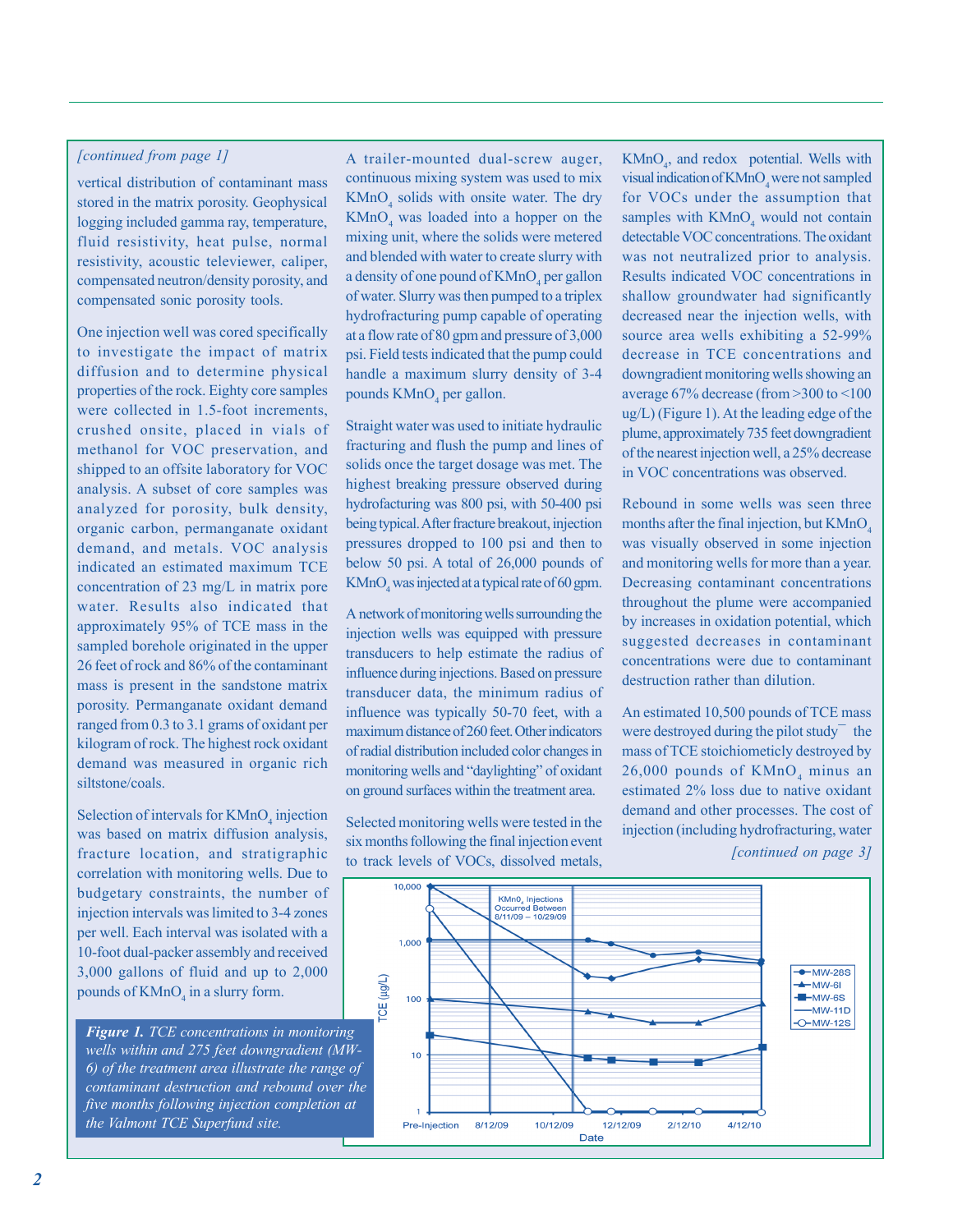tank rental, and  $KMnO<sub>4</sub>$  material) was approximately \$250,000, or about \$25 per pound of TCE destroyed. Other project costs included \$87,000 for injection wells, \$25,000 for coring, \$40,300 for a matrix diffusion study, and \$26,000 for borehole geophysics.

*[continued from page 2] ontinued on page Based on the pilot study results, EPA* Region 3 has selected ISCO as the final groundwater remedy. Full-scale ISCO is anticipated to involve three additional injection wells to treat the complete source area and restore the entire plume area to beneficial use.

*Contributed by Bhupi Khona [\(khona.bhupi@epa.gov](mailto:khona.bhupi@epa.gov) or 215-814-3213), Brad White [\(white.brad@epa.gov](mailto:white.brad@epa.gov) or 215-814-3217), and Bruce Rundell [\(rundell.bruce@epa.gov](mailto:rundell.bruce@epa.gov) or 215-814-3317), U.S. EPA Region 3*

# U.S. Navy Demonstrates Thermal Conductive Heating for DNAPL Removal in Fractured Rock

**T**hermal conductive heating (TCH) was demonstrated on a pilot scale in 2008-2009 to remove TCE, *cis-*dichloroethene (DCE), and vinyl chloride mass from fractured rock at the Naval Air Warfare Center (NAWC) site in West Trenton, NJ. Project objectives were to reduce contaminant lifespan in the fractured rock and reduce aqueous-phase contaminant flux and concentrations in the target 400-ft<sup>2</sup> by 740-yd<sup>3</sup> treatment area. An estimated 530 pounds of chlorinated VOCs (CVOCs) were removed (an estimated 69- 84% mass reduction) through active heating of the subsurface over 14 weeks. Results of the demonstration, which was funded by the Environmental Security Technology Certification Program (ESTCP), will be used to develop guidance on using TCH to remove contaminant mass.

Since 2002, the NAWC has served as a demonstration site for investigative and remedial technologies explored by the U.S. Geological Survey, U.S. Navy, universities, and industry. Mudstone bedrock in the area is generally encountered 5 feet bgs. Most of the soil in the area of the primary contaminant plume was removed by the Navy during NAWC construction in the 1950s, leaving relatively competent bedrock close to site surface. Site investigations indicate that an area covering more than 5 acres and extending to a depth of over 200 feet bgs was contaminated by TCE used for jet engine testing in the 1950s through 1990s. A pump-and-treat system has operated since the mid 1990s to treat groundwater with pre-treatment CVOC concentrations exceeding 600,000 ug/L. Aqueous and dense nonaqueous phase liquid (DNAPL) forms of TCE as well as aqueous-phase degradation products such as *cis*-DCE and vinyl chloride exist in water of the bedrock fracture network, where contaminants are sorbed to the rock matrix at various distances from the fracture surface.

The field demonstration involved installing 15 heater borings, each equipped with a vapor extraction screen, to a depth of 55 feet bgs. Electricity from an adjacent power supply was applied to the 15 heater borings at depths of 5 to 55 feet bgs and a rate of 210 kW (Figure 2) to reach a target temperature of 100°C.

The heating system operated continuously for 98 days, injecting a total of 493,000 kWh of electricity into the treatment zone. All subsurface zones above 35 feet bgs reached temperatures of 99-110°C, consistent with in situ boiling temperatures of groundwater. At 40-50 feet bgs, temperatures increased to 70-80 °C but remained below the boiling point of water.

Air, steam, and fluids were extracted from the bedrock at 15 recovery points through stainless steel well screens connected to flexible hoses. Contaminated water, condensed water, and CVOC vapors passed through an off-gas vapor and liquid treatment system consisting of one 55-ft2 heat exchanger, a 150-scfm positive displacement blower, two 1,000-pound granular activated carbon units, and an 18-ton chiller. Water exiting the system was diverted to an existing onsite groundwater treatment plant.

Based on photoionization detector readings and observed flow rates, approximately 500 pounds of total VOCs were removed from 740 yd<sup>3</sup> of bedrock by way of vapor extraction. Based on laboratory data and actual flow rates, an estimated 30 pounds of VOCs were additionally removed from the water and condensed stream.

TCE, *cis-*DCE, and vinyl chloride concentrations were measured in three rock cores at 5-foot intervals from 5 to 55 feet bgs prior to heating and in three new rock cores one week after heating ended. Results indicated total VOC concentrations were as high as 277 mg/kg prior to heating. After heating, some samples of the matrix were below 5 mg/kg but remained high (100-275 mg/kg) in intervals associated with distinct

*[continued on page 4]*



*Figure 2. TCH equipment at NAWC includes thermal conduction heaters controlled through silicon-controlled rectifiers plus vapor extraction wells connected to a central vapor manifold via flexible hoses. Concrete cover at ground surface provides vapor control and reduces rain infiltration into the treatment zone.*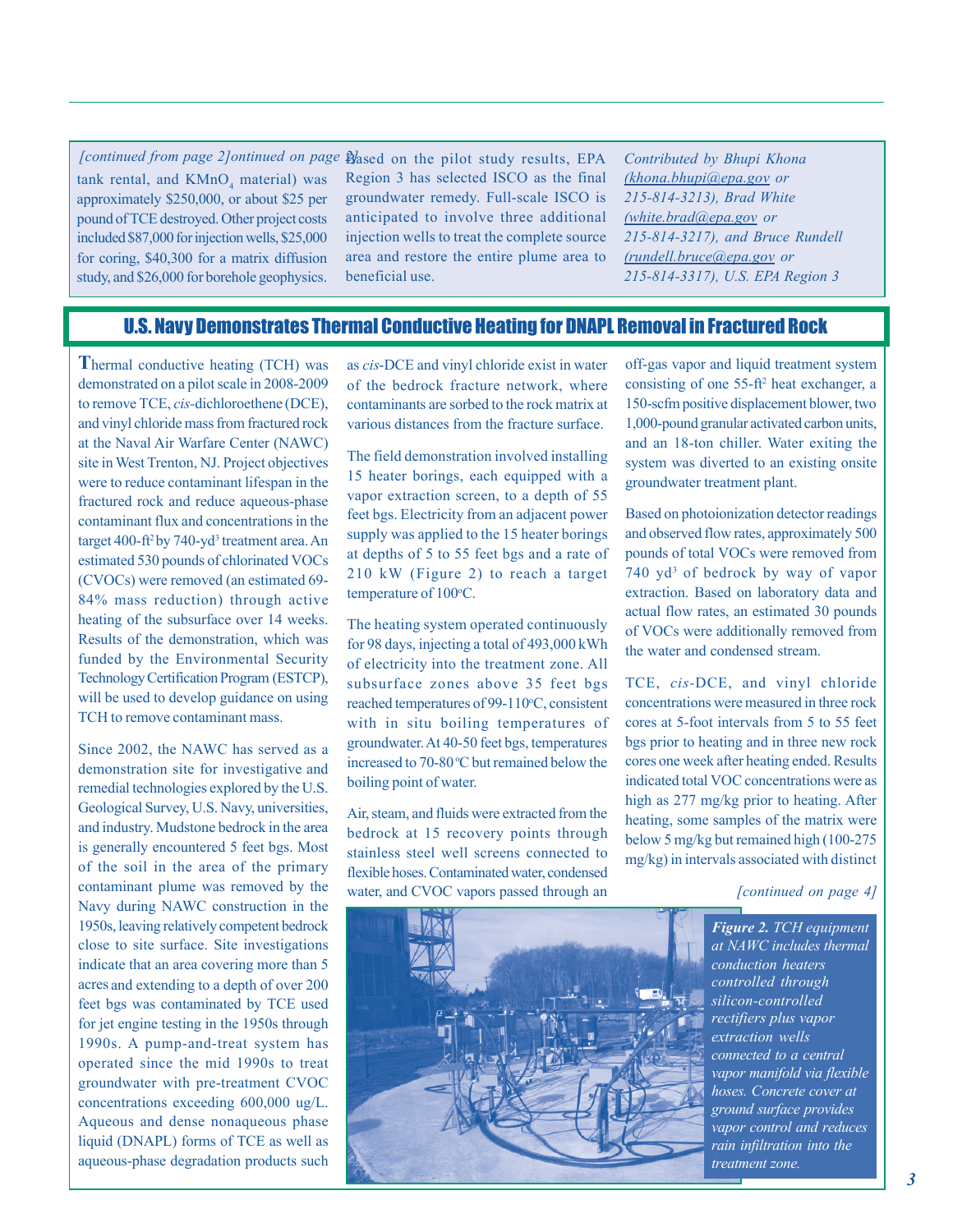#### *[continued from page 3]*

fracture zones. Higher than expected flow of cold groundwater in these fracture zones during heating likely led to incomplete heating of surrounding rock. VOC concentrations in larger matrix blocks with no evident fractures were reduced to levels below 5 mg/kg.

The expected groundwater extraction rate due to in situ boiling of water and steam removal was 0.1-0.2 gpm; the actual rate measured during the pilot test was 2-3 gpm. This 10-fold increase was attributed to the co-location of vapor recovery wells in the same boreholes as heater wells and the extension of well screens below the water table to the bottom of the borehole (55 ft bgs). This design configuration created a situation where steam generated along the heater beneath the water table periodically pushed water up and out of the vapor recovery well.

An estimated 8,600-17,200 gallons of water were expected to be extracted during heating; however, 270,000 gallons were actually extracted. Temperature monitoring and water and energy balances indicated that the unexpectedly high rates of groundwater extraction from the treatment zone caused water to flow through the fractures and limit the rates of subsurface heating and VOC removal. Higher rates of VOC removal are expected in full-scale TCH applications that limit groundwater extraction and inflow.

The higher groundwater flux also caused the treatment zone to experience a 65% heat loss as compared to the 50% rate assumed in project design. For the TCH process to be effective in this setting, the flow of cold and contaminated groundwater into the treatment volume must be lower and/or controlled. Although this mechanism is expected to have less impact in full-scale applications where the ratio of surface area to volume of fractures decreases with scale, the influx of groundwater may be limited by using largerdiameter vapor extraction wells to allow the steam to bubble through standing water (without pushing it out), reduce steam velocity, and reduce the amount of entrained water extracted from the wells; installing a hydraulic barrier such as a freeze-wall, grout curtain, or sheet piles where possible; or injecting steam into water-bearing fractures to displace groundwater and heat the fracture system.

Researchers at Queen's University in Kingston, Ontario, Canada are nearing completion of a concurrent laboratory treatability study and numerical modeling to evaluate VOC removal rates, the necessary temperatures, and expected duration for effective TCH applications in fractured rock. The treatability study includes measuring dry bulk density, fraction of organic carbon, matrix porosity and pore throat distribution; determining intrinsic permeability of siltstone, limestone, sandstone, and dolostone samples collected

from NAWC and other sites; and conducting bench-scale heating tests. Numerical modeling focuses on the influence of inflowing cold groundwater, heating dynamics in the rock matrix, and back-diffusion effects following TCH application. Final results and additional details of the field demonstration and treatability study will be available in an ESTCP cost and performance report to be released in 2011.

*Contributed by Carmen Lebron, NAVFAC Engineering Service Center [\(carmen.lebron@navy.mil](mailto:carmen.lebron@navy.mil) or 805-982- 1616) and Devon Phelan, TerraTherm, Inc. [\(dphelan@terratherm.com](mailto:dphelan@terratherm.com) or 978-343-0300)*

## EPA Studies Hydraulic Fracturing

Due to public concerns regarding the hydraulic fracturing process used in natural gas production, EPA's Office of Research and Development is studying potential relationships between hydraulic fracturing and drinking water. The process commonly uses different techniques to emplace larger fracture networks when compared to processes used to remediate contaminated sites. Learn more about the issues and study findings as they become available at: [http://water.epa.gov/type/groundwa](http://water.epa.gov/type/groundwater/uic/class2/hydraulicfracturing/)ter/uic/class2/hydraulicfracturing/.

## USACE Integrates Fracturing and Iron/Carbon Injections at Colorado Site

**T**he U.S. Army Corps of Engineers (USACE) performed a large-scale pilot test in 2009 for remediating TCE-contaminated groundwater at the "Atlas 12" formerly used defense site. Hydraulic fracturing was conducted to optimize emplacement of a zero-valent micro-iron/complex carbon amendment that chemically and biologically reduces contaminants in bedrock. Threedimensional (3-D) mapping was used to monitor the amendment's subsurface pathways and evaluate its in situ performance. Nine months after fracturing and injections, changes in volume and concentration-weighted averages estimated an 82% TCE mass reduction in the contaminant source area.

The Atlas "E" Missile Site No. 12 (Atlas 12) is a former F.E. Warren Air Force Base facility in Windsor, CO. Site investigations in 1996 identified TCE and petroleum contamination in soil and shallow groundwater surrounding the facility's launch and service building, where TCE was used from 1960 to 1965 to flush the missile fuel tanks. The waste TCE and residual rocket fuel was released to a wastewater drainage sump that subsequently seeped into groundwater.

The water table at the facility is approximately 35-45 feet bgs. Prior to the treatment, the groundwater had TCE concentrations reaching 3,600 μg/L and associated degradation products. The site

*[continued on page 5]*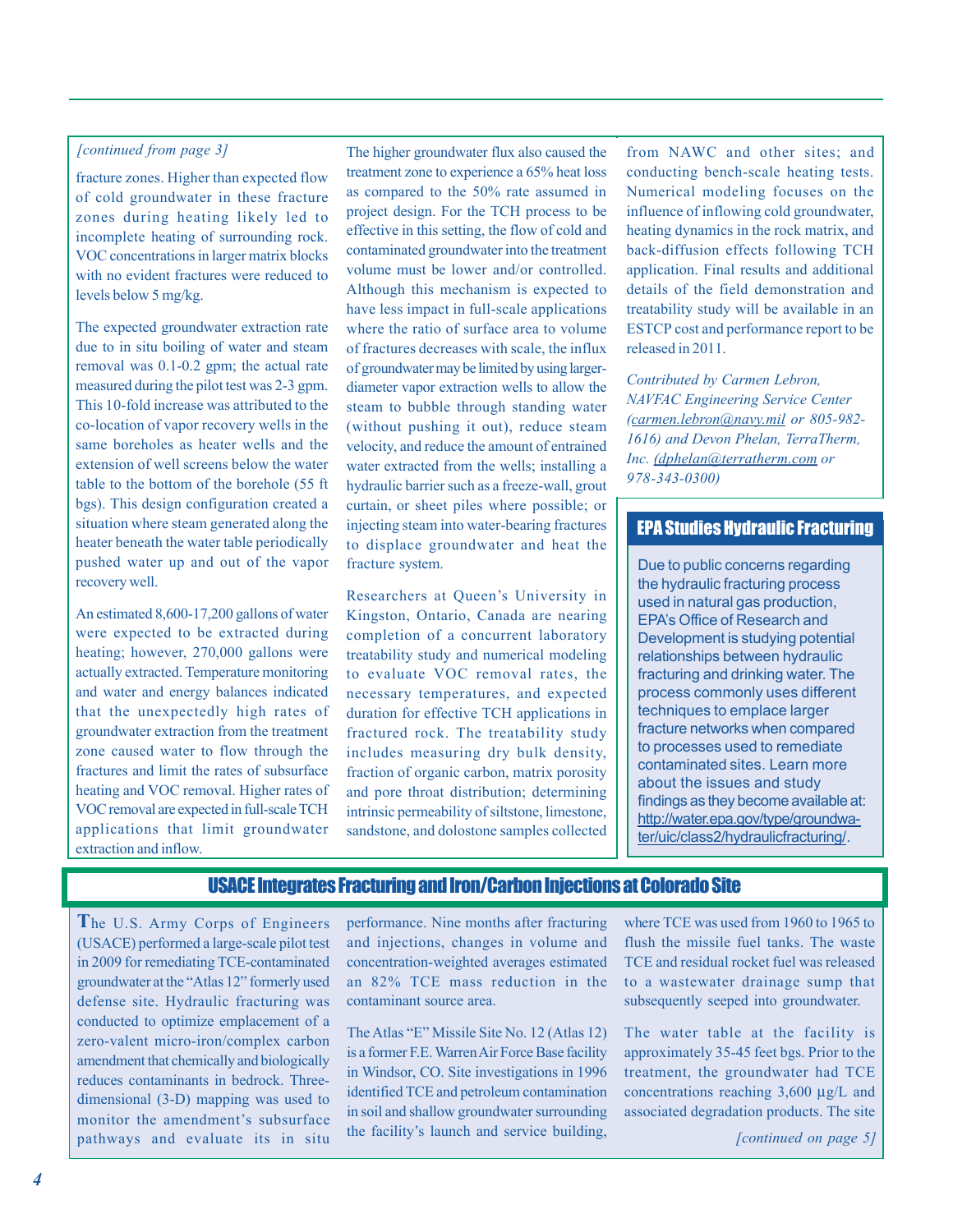#### *[continued from page 4]*

is underlain by a thin surficial soil layer of eolian sand and silt up to 10 feet thick that overlie 45-50 feet of sandstone, followed by a transitional zone of shale approximately 130 feet thick. The saturated zone targeted for pilot-scale treatment is estimated to be 30-40 feet thick.

The pilot test focused on groundwater treatment in the source area and portions of the distal end of the plume. Over 30 days in the spring of 2009, fracturing was conducted from nine pre-drilled boreholes using a skid-mounted fracture rig, primary and backup sets of downhole fracturing tools, and biodegradable fracture chemicals such as a linear protein gel viscosifier. Hollow stem augers were used to temporarily case the upper 30 feet of each hole and maintain borehole stability until fracturing was complete. Additional stability was gained by installing temporary 4-inch-diameter PVC casing that extended to the bottom of each borehole. Based on earlier core tests indicating rock cohesion values of 50-60 kPa, a triplex pump was used for fracturing and amendment delivery to the target bedrock in 5-foot increments at depths of 35-63 feet bgs.

Applied pressures for initiating fractures in the source area ranged from 124 to 838 psi, with the higher break pressures generally relating to deeper fractures or overburden pressure rather than cohesive strength of the bedrock. The average fracture propagation pressures ranged from 140 to 700 psi. Fracture pressures were typically lower in the distal plume area.

During fracturing, 6,000-32,000 pounds of amendment in the form of a biodegradable, linear protein gel slurry were emplaced in each borehole. The slurry contained sand and potable water mixed at a design loading rate of 0.27% amendment (by weight) for the seven source area boreholes and 0.10% amendment for the two boreholes reaching the distal end of the plume. Discrete fracture intervals were created by placement and



pressurized inflation of straddle packers below and above the desired fracture depth at approximate 4-foot intervals. Slurry pumping rates ranged from 12 to 65 gpm with an average of 31 gpm.

Tilt sensors at ground surface were deployed to characterize each fracture's length, width, thickness, asymmetry, orientation, and angle of ascent (Figure 3). Tiltmetric data were correlated with operational fracturing data such as pressures and flow rates over time to create a dynamic 3-D model depicting individual boreholes as well as the entire fracture network.

A total of 188,085 pounds of amendment was emplaced in bedrock at target depths of 35-63 feet bgs, with an average borehole delivery rate of 2.2 pounds of amendment per gallon of injected slurry. The overall delivery efficiency was estimated at 98% with some slurry loss due to hydraulic communication with an open, pre-drilled borehole. This loss was rectified by installing a utility packer inside the well casing.

Field observations and tilt response showed that the radius of fracture emplacement in the bedrock reached nearly 80 feet, with a typical fracture overlap of 30-50%. Tiltmetric data indicated fractures with a median thickness of 0.33 inches and an average length of 79 feet along their

inclination and 65 feet horizontally. Six percent of the fractures were nearly horizontal, 12% slightly ascended, 57% moderately ascended, and 25% strongly ascended toward ground surface. Source area mapping indicated that the slurry had reached a  $64,000$  ft<sup>2</sup> area encompassing 52 individual fractures.

TCE concentrations were reduced more than 90% over the 9-month monitoring period following injection/fracturing in areas receiving the largest quantities of amendment and where fractures extensively interconnected and overlapped. The monitoring well with the highest pretreatment TCE concentration (3,600 μg/L) had 160 μg/L TCE at the end of monitoring. Two nearby wells showed pre- and post-pilot test TCE concentration declines from 2,300 to  $120 \mu g/L$  and  $1,700$ to 150 μg/L. TCE reductions greater than 50% were observed in areas with lower

*[continued on page 6]*

## FRTR Addresses Fractured Rock

The Federal Remediation Technologies Roundtable (FRTR) meeting on November 9, 2010, focused on characterization and remediation of sites with fractured bedrock. To view the presentations and meeting summary, visit the FRTR online at: [www.frtr.gov/meetings](http://www.frtr.gov/meetings2.htm)2.htm.